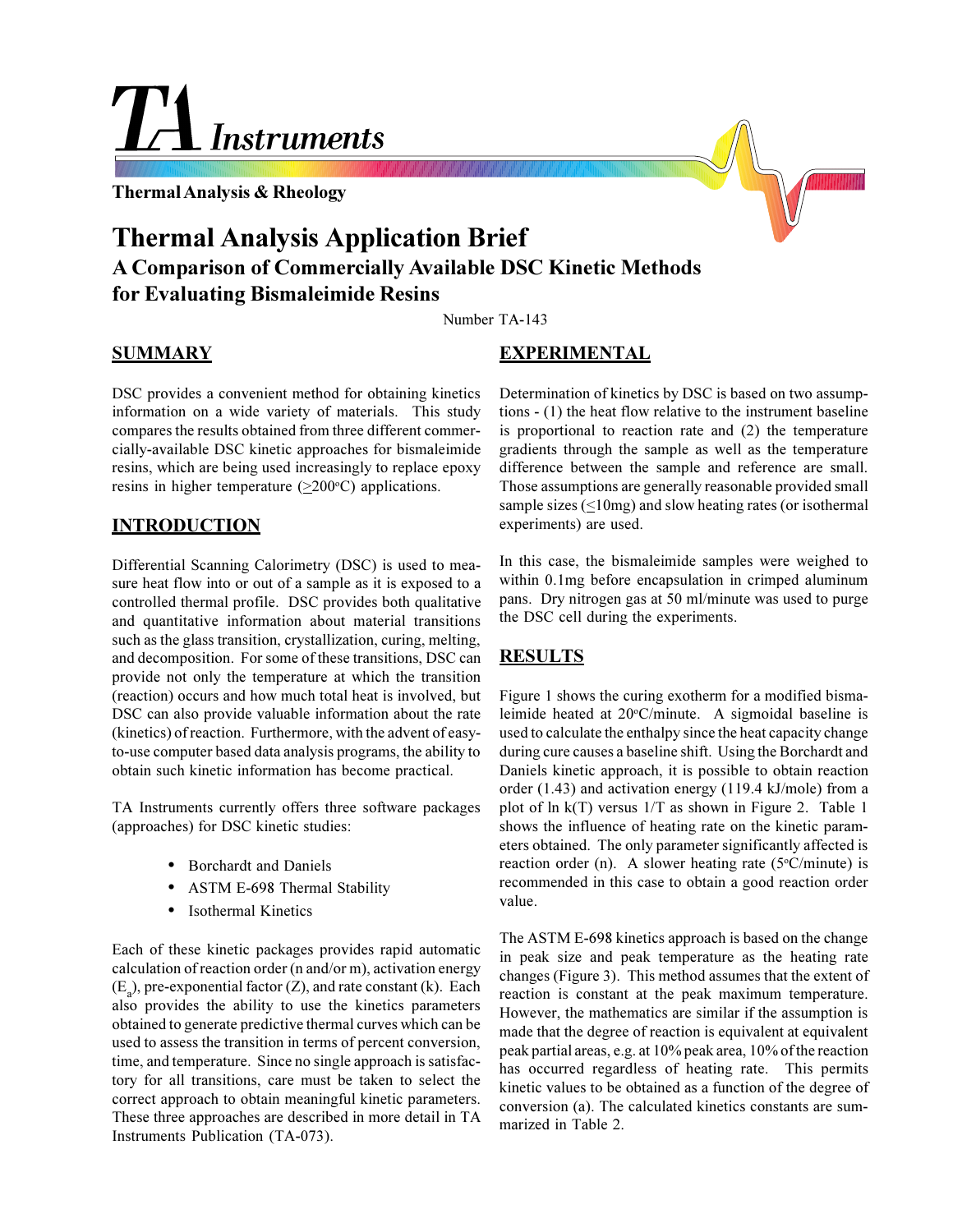



 $\mathbf{I}$ 

| %<br>Conversio  | Activation<br>Energy<br>(kJ/mol) | Log $Z$ 60 min<br>(1/min $1/2$<br>Life |       |  |
|-----------------|----------------------------------|----------------------------------------|-------|--|
| Peak<br>Maximum | 84.9                             | 9.492                                  | 114.8 |  |
| 10              | 87.7                             | 9.537                                  | 126.0 |  |
| 20              | 82.5                             | 8.974                                  | 121.6 |  |
| 30              | 80.0                             | 8.726                                  | 118.8 |  |
| 40 <sup>°</sup> | 78.5                             | 8.585                                  | 116.7 |  |
| Table 2         |                                  |                                        |       |  |

| Heating<br>Rate<br>(°C/min) | Reacti<br>order<br>(n) | Activat<br>Energy<br>(kJ/mo | Log<br>Z<br>$\overline{(1/mi)}$ | Heat<br>of<br>Reacti<br>(J/g) | Std<br>Error | Figu<br>bism<br>the t<br>incre |
|-----------------------------|------------------------|-----------------------------|---------------------------------|-------------------------------|--------------|--------------------------------|
| 20                          | 1.43                   | 119.4                       | 13.5                            | 114.0                         | 0.004        | maxi<br>indu                   |
| 15                          | 1.45                   | 113.6                       | 12.7                            | 119.5                         | 0.014        | follo<br>quen                  |
| 10                          | 1.50                   | 122.3                       | 13.9                            | 120.0                         | 0.005        | 3.7<br>com                     |
| 7.5                         | 1.59                   | 118.6                       | 13.6                            | 117.1                         | 0.010        | Once                           |
| 5.0                         | 1.74                   | 121.4                       | 13.9                            | 121.9                         | 0.014        | quicl<br>rial<br>proje         |
| Averag                      | 1.54                   | 119.1                       | 13.6                            | 118.5                         | 0.009        | for e<br>mally                 |

re 4 shows the isothermal DSC scans for the modified aleimide as a function of isothermal temperature. As emperature increases, the peak height and peak area ease as the degree of conversion increases. As the peak imum occurs close to  $t = 0$  and there appears to be no ction time to the reaction, it is assumed that the reaction ws nth order kinetics and is not autocatalytic. Subset calculations yield the kinetic values shown in Table Table 3 also shows the B&D and ASTM results for parison.

e the kinetic parameters are determined, they can be kly verified by partially reacting a sample of the mateand then comparing its residual reactivity to that ected by the calculated kinetics. In the bismaleimides, kample, if a sample of uncured material is held isotherly at a temperature and time which partially completes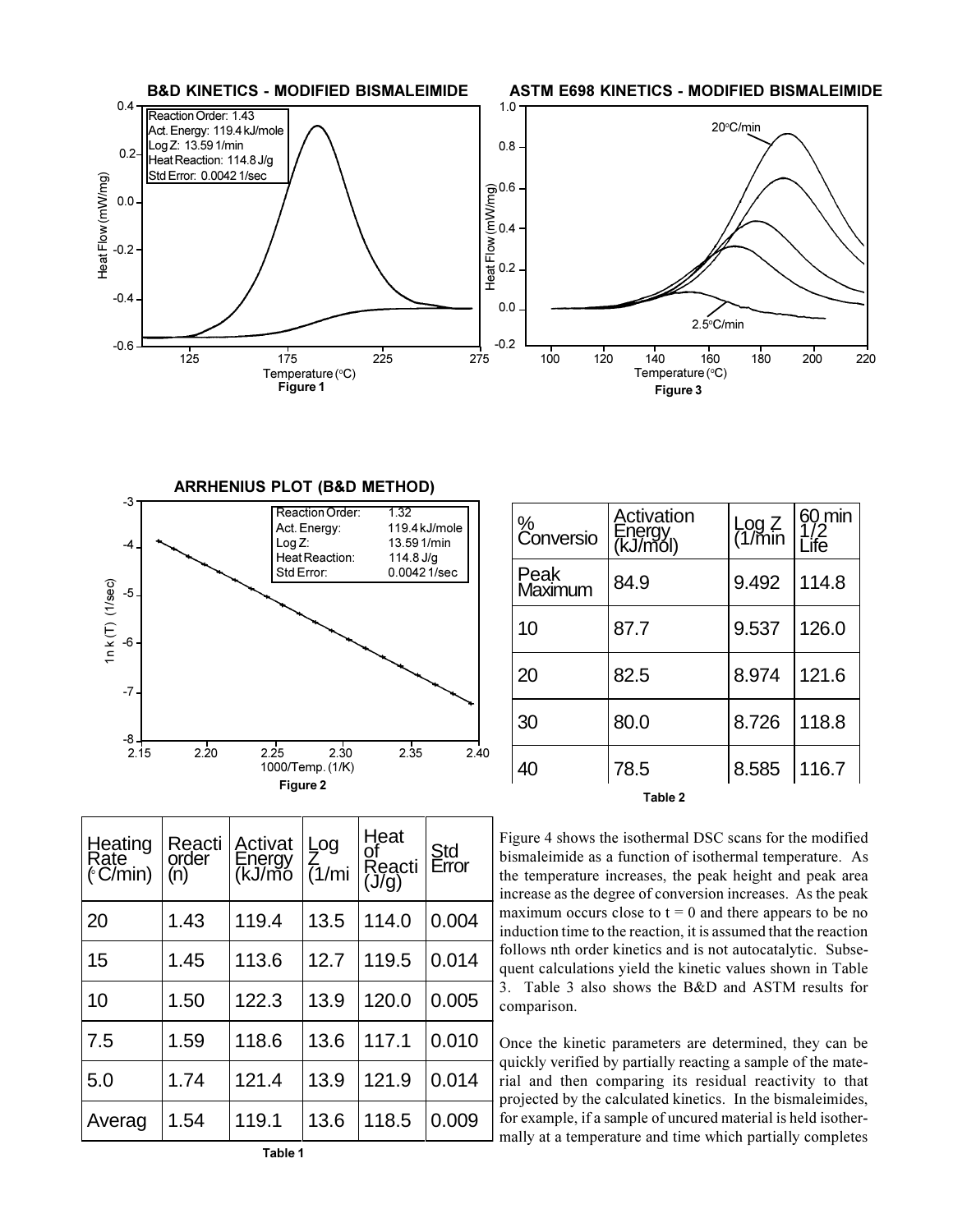

**SUMMARY OF DERIVED KINETIC CONSTANTS**

| Method                                       | Activatio<br>Energy<br>(KJ/mol) | $\begin{array}{c} \text{Log } Z \\ \text{(1/min)} \end{array}$ | Reaction<br>Order (n) |  |
|----------------------------------------------|---------------------------------|----------------------------------------------------------------|-----------------------|--|
| <b>Borchar</b><br>and<br>Daniels<br>(Note 1) |                                 | $119.1$ +/- $13.60$ +/- $1.54$ +/-<br>3.2 $0.39$ +/- $0.20$    |                       |  |
| ASTM-<br>E698                                | 84.9                            | 9.49                                                           | 1 (Note 2)            |  |
| <b>Isother</b><br>Nth<br>Order               |                                 | $118.0$ +/- $13.30$ +/- $1.75$ +/-<br>3.4 0.41 0.069           |                       |  |
| Table 3                                      |                                 |                                                                |                       |  |

Note 1: Average of values obtained at 5 different heating rates. At low heating rates values tend to those obtained by isothermal method.

Note 2: Reaction order of 1 is assumed in the method.

#### **COMPARISON OF ACTUAL & PREDICTED CURE LEVELS**

|                                |                                                  | ----------                            |                                                 |                                                |
|--------------------------------|--------------------------------------------------|---------------------------------------|-------------------------------------------------|------------------------------------------------|
|                                | % Cure<br>level<br>found                         | % Cure level predicted By<br>Kinetics |                                                 |                                                |
| Sample<br>Treatm               | Dynami<br><b>DSC</b><br>after<br>Isother<br>Hold | Single<br>Dynam<br>Scan<br>(B&D)      | Multiple<br>Dynamic<br>Scan<br>(ASTM<br>$E-698$ | Multiple<br>Isother<br>Scans<br>(Nth<br>order) |
| 30 mins<br>at<br>160<br>deg. C | 78                                               | 90                                    | 99                                              | 80                                             |
| 30 mins<br>at<br>140<br>deg. C | 40                                               | 52                                    | 83                                              | 42                                             |
| 30 mins<br>at<br>120<br>deg. C | 9                                                | 10                                    | 37                                              | 8                                              |

cure and then the material is dynamically heated, comparison of the remaining heat of cure to the ∆H for uncured material yields a % conversion (cure) which agrees with that kinetically projected. Table 4 compares the actual and kinetically predicted cure levels for a modified bismaleimide using the different kinetics approaches after several time/temperature treatments. These results indicate that the B&D and isothermal kinetic approaches are the most accurate for bismaleimide.

Despite the lower accuracy obtained with the ASTM approach, there are situations where this approach has value, particularly in production situations where rapidly screening different formulations is desirable. Commercial bismaleimide formulations, as an example, are often blends of bismaleimide monomers with a variety of co-monomers and other additives designed to improve processing and mechanical properties. A common component in these type formulations, is 4,4 - bismaleimidodiphenylmethane.

This material displays a glass transition temperature of around 140°C followed immediately by two sharp melting peaks and a single cure exotherm (Figure 5), and any of the DSC kinetic methods can be used to analyze this material. However, as other co-monomers and additives are added, the cure process becomes more complicated and multiple cure exotherms are observed (Figure 6). This behavior has been explained by chain extension as well as cross-linking processes.

In order to compare these types of materials a decision has to be made about the most appropriate kinetic model. The Borchardt and Daniels method is not suitable for overlapping reactions or where choosing baseline limits is difficult. The material could be analyzed by the isothermal method with isothermal temperatures being selected so that the individual reaction processes could be separated. This, however, would involve more time than is desirable.

A compromise is reached where the speed and simplicity of detecting peak maximum temperatures for the curing process using the ASTM-E698 method takes higher priority than the assumption of 1st order reaction kinetics. The results from a number of systems analyzed by the ASTM-E698 method is given in Table 5.

The "basic" bismaleimide can be seen to have the lowest activation energy and pre-exponential factor, therefore it will cure faster than the commercially modified bismaleimides. The commercially available materials have slower cure profiles, and are designed to achieve optimum processing characteristics in terms of viscosity, time to gelation and cure time. By comparing the kinetic constants of a material which has a known processing behavior, materials from other potential suppliers can be evaluated easily in the laboratory.